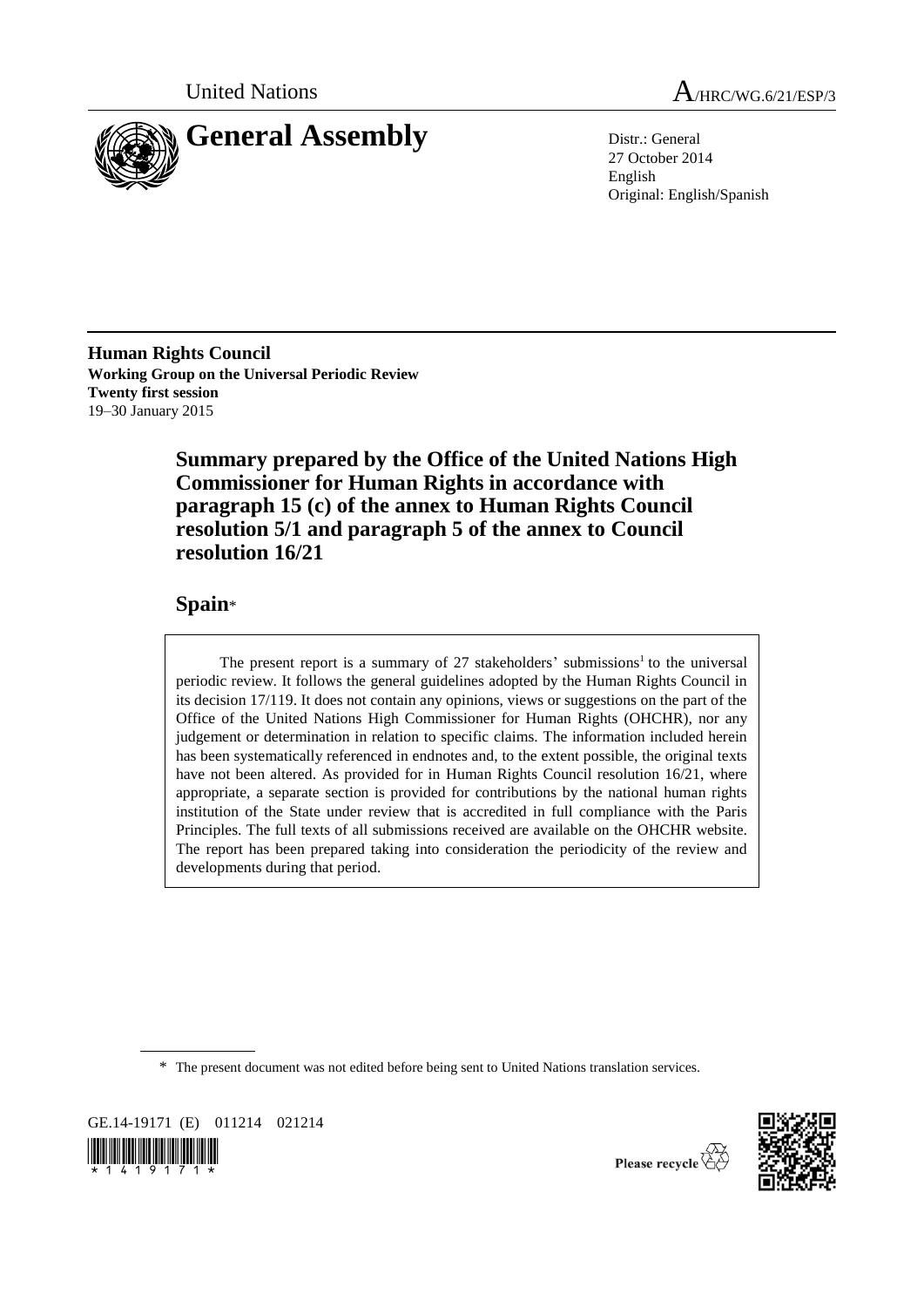# **I. Information provided by the national human rights institution of the State under review accredited in full compliance with the Paris Principles**

1. The Ombudsman stated that the human rights situation during the reporting period had been directly linked to the economic crisis.<sup>2</sup>

2. The Ombudsman formulated recommendations on the amendment of the 2012 Law on Court Fees that involved the reduction of variable fees by 80 per cent and the raising of the income thresholds relating to the waiving of fees.<sup>3</sup>

3. The Ombudsman pressed for the amendment of legislation in order to prevent evictions and to enable private individuals and financial bodies to reach agreements. The Ombudsman also called for an independent insolvency procedure to be set up for heavily indebted private individuals and consumers acting in good faith.<sup>4</sup>

4. The Ombudsman recommended that school canteens stay open during the holidays to ensure that minors at risk of exclusion did not go without proper meals.<sup>5</sup>

5. The lack of free health care for irregular migrants was a matter of concern to the Ombudsman.<sup>6</sup>

6. Pursuant to the recommendations formulated during the initial UPR of Spain, the Ombudsman stated the following:

7. The definition of the offence of torture contained in the Criminal Code should be brought into line with the Convention against Torture and Other Cruel, Inhuman or Degrading Treatment or Punishment.<sup>7</sup>

8. As the national mechanism for the prevention of torture, the Ombudsman had visited 442 facilities between 2010 and 2014.<sup>8</sup> Work on the structure of that mechanism had resulted in the appointment, in 2013, of the members of the Advisory Board.<sup>9</sup>

9. The Ombudsman noted that it was essential that police officers always be duly identified. The Ministry of the Interior, at the request of the Ombudsman, had increased the size of the identification numbers worn by police officers.<sup>10</sup>

10. Notwithstanding the entry into force of police circular 2/2012 on identity checks, complaints continued to be filed of such procedures being carried out on the basis of ethnic or racial profiling.<sup>11</sup>

11. As to historical memory, a number of steps had been taken relating to access to documents contained in civil and military archives; delays in processing applications for citizenship submitted by descendants of Civil War victims or exiles; cooperation by public administrations in efforts to locate and exhume the remains of Civil War victims; and removal from public buildings of symbols of the victors of the Civil War.<sup>12</sup>

12. Information was requested on specific steps taken to combat any segregation against Gypsy pupils in schools. The significance of the impact of media content on intolerance towards minorities was reiterated.<sup>13</sup>

13. It was requested that steps be taken to ensure the inclusion of persons with disabilities within the education system.<sup>14</sup>

14. Measures had been taken to ensure the proper identification of minors without identity papers who entered the country in the company of adults claiming to be their parents. The Ombudsman pointed to the need for suspected child victims to be transferred to the appropriate services as an obligatory part of procedures for the identification of minors victims of trafficking in persons.<sup>15</sup>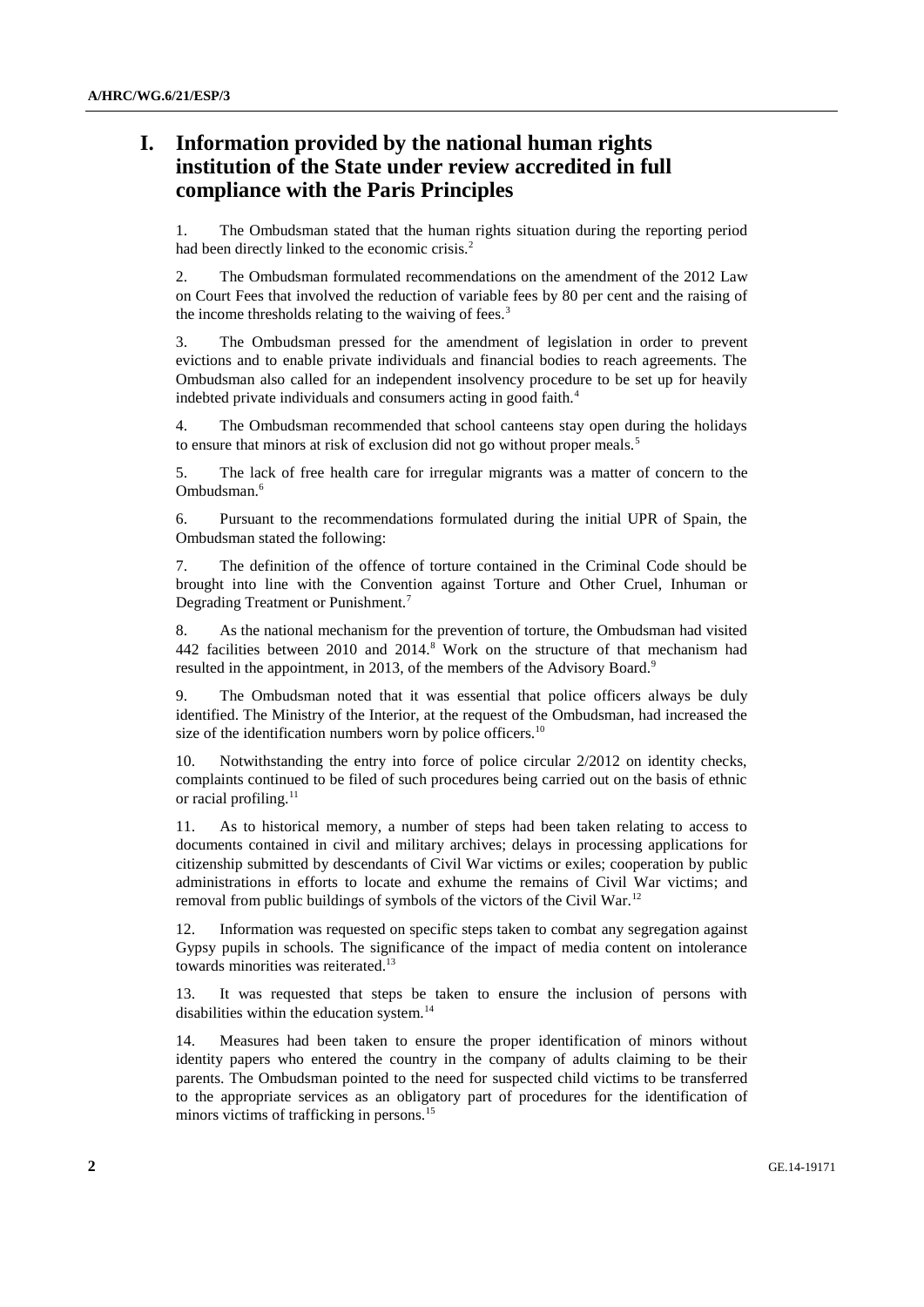# **II. Information provided by other stakeholders**

# **A. Background and framework**

### **1. Scope of international obligations**

15. Joint Submission 4 (JS4) recommended that the State ratify the International Convention on the Protection of the Rights of All Migrant Workers and Members of Their Families.<sup>16</sup>

### **2. Constitutional and legislative framework**

16. Joint Submission 2 (JS2) considered that, since the initial UPR of Spain, a number of laws and regulations had entered into force that were prejudicial to the safeguarding and promotion human rights.<sup>17</sup>

17. JS2 expressed concern at the existence, since 2012, of a bill on the reform of the Criminal Code introducing a system of reviewable life sentences, under which life imprisonment could be applied in practice. Furthermore, no new provisions or amendments had been introduced relating to the categorization of various international criminal offences.<sup>18</sup> Amnesty International (AI) recommended that the State classify the offences of torture and enforced disappearance as separate offences in the category of crimes under international law contained in the Criminal Code.<sup>19</sup>

18. La Comuna (LC) reported that, in March 2014, the Law on the Judiciary had been amended to restrict universal jurisdiction to cases fulfilling certain requirements linked to the offence in question. Given that those requirements were unlikely to be met, the amendment made it almost impossible to apply the principle of universal justice.<sup>20</sup> Asociación Pro Derechos Humanos de España (APDHE) requested the UPR Working Group to ask the State to explain why the abovementioned new law  $(1/2014)$  had been approved, given that the Constitutional Court had previously ruled that universal justice was pure, absolute and concurrent.<sup>21</sup> Human Rights Watch (HRW) recommended the Government to repeal Organic Law 1/2014 and ensure that Spain honours its international obligations with respect to the investigation and prosecution of crimes against humanity.<sup>22</sup> A number of organizations expressed similar concerns.<sup>23</sup>

### **3. Institutional and human rights infrastructure and policy measures**

19. AI indicated that Spain had not prepared a new Human Rights Plan and called upon the State to do so. 24

20. The Women's International League for Peace and Freedom (WILPF) recommended that the Government closely monitor arms sales to countries where there was a risk that the weapons concerned would be used to violate human rights; and ensure that parliamentary reports on the monitoring of arms exports were handled in an open, transparent manner.<sup>25</sup>

21. Joint Submission 3 (JS3) expressed regret that development cooperation funding had been reduced by almost 90 per cent and recommended that the State report on the impact of austerity policies on human rights.<sup>26</sup>

22. JS4 recognized that, at the time of its initial UPR, the Government had accepted recommendations on the protection of children in situations of vulnerability and recommended that Spain continue to step up its efforts to implement the Second National Strategic Plan for Children and Adolescents.<sup>27</sup>

23. Joint Submission 7 (JS7) stated that structures must be developed to enable children and adolescents to participate in the process of preparing and assessing action plans and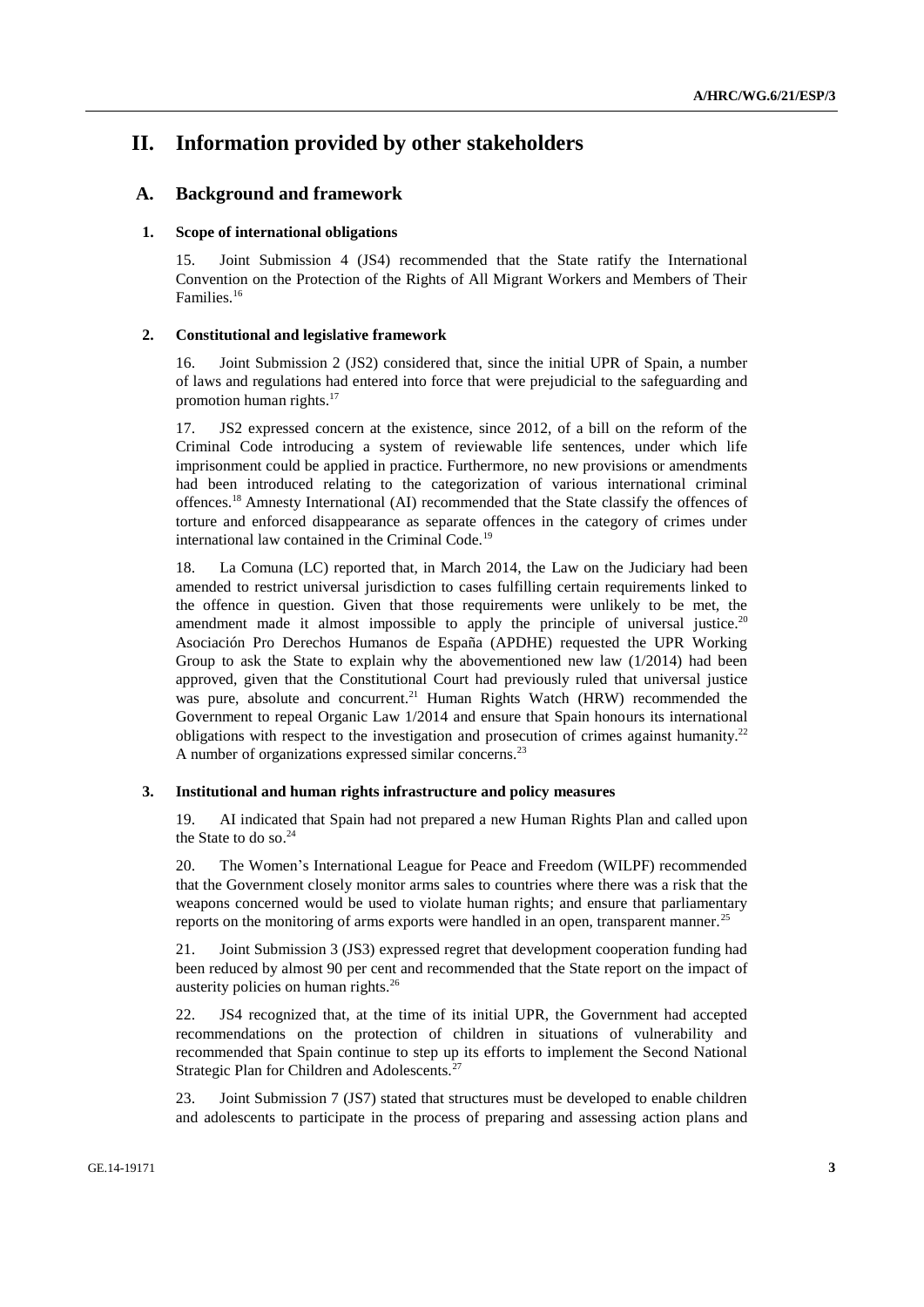policies on violence prevention and protection against violence, and the commercial sexual exploitation of children and adolescents, in particular.<sup>28</sup>

# **B. Cooperation with human rights mechanisms**

24. JS4 pointed out that the Ministry of Foreign Affairs, the body responsible for preparing the national report for the second UPR of Spain, had sought contributions from a number of other ministries and opinions from the Ombudsman and other representatives of civil society.<sup>29</sup>

# **C. Implementation of international human rights obligations, taking into account applicable international humanitarian law**

#### **1. Right to life, liberty and security of the person**

25. HRW considered that Spain should revisit its decision during its previous UPR to reject recommendations to review the incommunicado detention regime. Severely curtailed rights for certain suspects, including terrorism suspects, remained in place.<sup>30</sup> HRW recommended the Government to abolish incommunicado detention, and ensure that all suspects in police custody have prompt access to a lawyer at the outset of detention and the right to confer in private with their lawyers.<sup>31</sup> The Commissioner for Human Rights of the Council of Europe  $(CoE$ -Commissioner)<sup>32</sup> and the CoE Committee for the Prevention of Torture  $(CoE-CPT)^{33}$  had repeatedly and extensively expressed concern over the incommunicado detention regime.

26. JS3 stated that a large number of detainees had alleged that they had been tortured while in prison.<sup>34</sup> Other organizations expressed similar concerns.<sup>35</sup> Fundación Acción Pro Derechos Humanos (FAPDH) recommended that video cameras be installed, in order to ensure effective judicial monitoring of the treatment of persons in police custody.<sup>36</sup>

27. CoE-CPT noted that authorities had invested considerable resources to tackle prison overcrowding. In 2011 the occupancy level of prisons was of 112 per cent, while in 2007 it was of 143 per cent.<sup>37</sup> However, JS3 expressed alarm at the fact that, in Spain, the average incarceration rate was 143.7 per 100,000 inhabitants, the highest level in Western Europe. Alternative sentencing was almost non-existent.<sup>38</sup>

28. The International Center for Advocates against Discrimination (ICAAD) noted that ethnic and religious minorities faced racial profiling by the authorities despite a recent circular prohibiting the use of quotas and police raids for detaining foreign nationals. <sup>39</sup> CoE-Commissioner stated that the authorities should combat discriminatory behaviour by members of the law enforcement forces and ensure that any racially-motivated misconduct is effectively investigated and adequately punished.<sup>40</sup>

29. AI stated that, nine years after the entry into force of the Law against Gender Violence, no assessment of the workings of the relevant specialized courts had yet been carried out.<sup>41</sup> ICAAD recalled that Spain rejected a recommendation to establish a national plan of action to combat violence against women. This should seriously be revisited by Spain during its next UPR.<sup>42</sup>

30. In the view of JS4, sexual abuse was one of the most widespread forms of violence against children in Spain. JS4 recommended that, basing its approach on the Law on Child Protection, the State step up its efforts to combat ill-treatment and violence targeting children and focus on the sexual abuse of minors, mainly within the family.<sup>43</sup>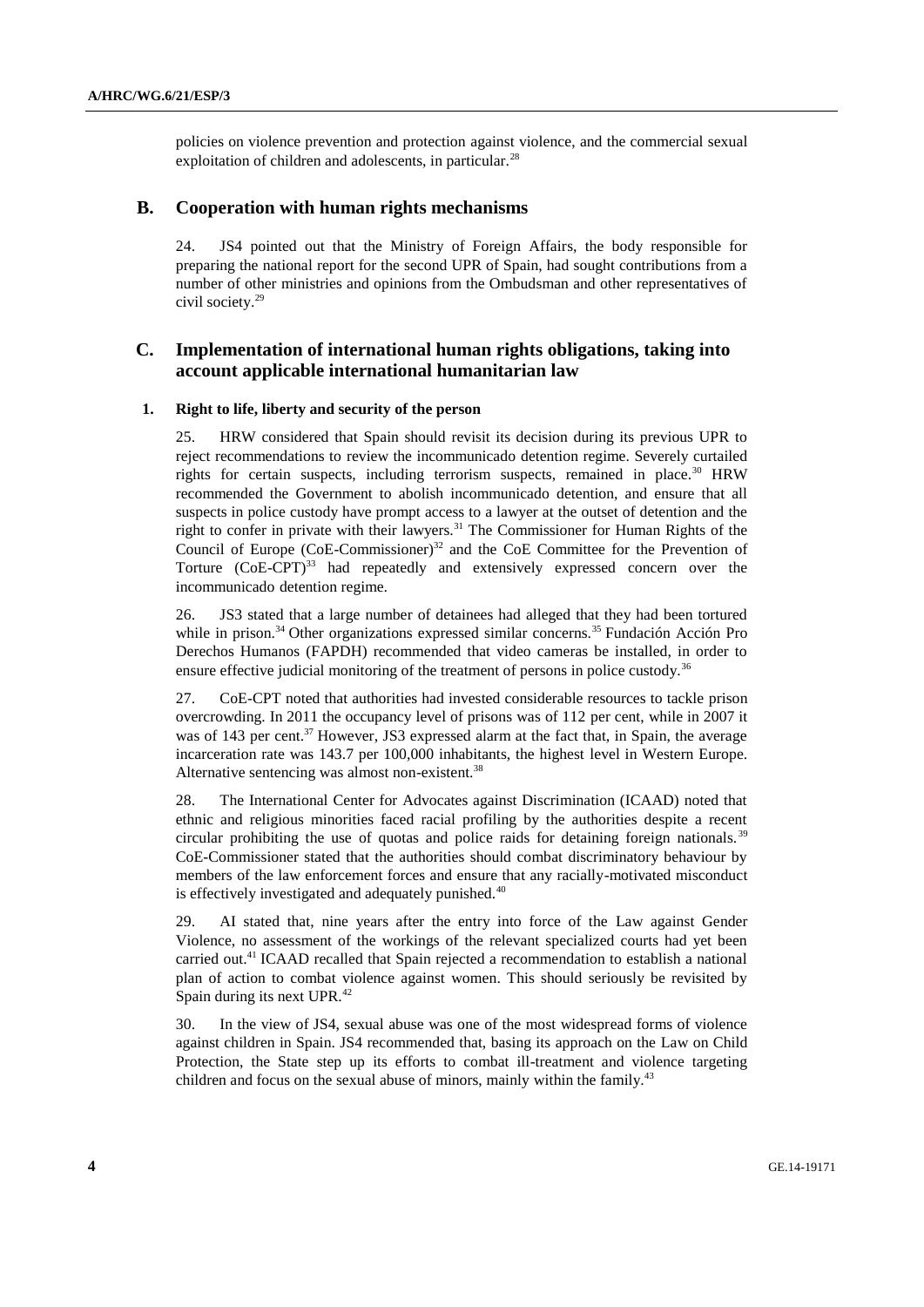31. JS7 considered that, in recent years, progress had been made regarding laws and policies on the sexual exploitation of children and adolescents. The national legislation on trafficking in persons was highly developed; however, more must be done to prepare effective responses. The relevant State plans and legislation must be updated to reflect the recommendations of the various international bodies.<sup>44</sup>

# **2. Administration of justice, including impunity, and the rule of law**

32. CoE Group of States against Corruption (CoE-GRECO) noted that the 2011 Eurobarometer revealed that 41 per cent of those Spaniards surveyed thought that corruption was widespread among members of the judiciary, whereas those sharing this view were 17 per cent in 2007. CoE-GRECO added that a 2013 national report noted an increase in the levels of trust in the judiciary to 47 per cent which probably finds its cause in recent decisions defending citizens' right to housing.<sup>45</sup>

33. Joint Submission 1 (JS1) stated that, owing to a number of reforms of the Law on the Judiciary, the general population had reduced access to justice. For example, under Law 8/2012, on budgetary efficiency, 1,200 substitute judge posts had been abolished. <sup>46</sup> JS1 also stated that the bill on free legal assistance currently before the Congress only took into account gross income levels. Individuals whose assets exceeded the established thresholds but who could not meet the financial cost of a legal case would not be entitled to free legal assistance.<sup>47</sup> Furthermore, under the bill, irregular migrants could not benefit from such assistance.<sup>48</sup> In the view of JS2, the Law on Court Fees  $(10/2012)$  was an obstacle to access to justice in times of economic crisis and JS2 therefore urged the State to abandon its current policy regarding the inclusion of court fees.<sup>49</sup>

34. JS2 considered that the draft Criminal Procedure Act afforded scant guarantees of the independence of the prosecution service. The bill should be amended to reflect the current structure of the prosecution service, which contained safeguards for that body's independence.<sup>50</sup>

35. FAPDH noted that, in most cases of police abuse, the judicial system was incapable of carrying out an in-depth investigation. The majority of the complaints filed were abandoned because of the absence of appropriate monitoring mechanisms capable of providing legal confirmation that instances of abuse had actually occurred. FAPDH believed that it was as a result of that situation that recommendation 84.29, as accepted by Spain during its initial UPR, had not been implemented.<sup>51</sup> FAPDH expressed concern at Government plans to deprive NGOs of their right to act as civil parties to criminal proceedings<sup>52</sup> and believed that there was a need to reiterate the following recommendations accepted by Spain during its initial UPR: 84.27, 84.29, 84.26, 85.12, 85.19 and 86.21.<sup>53</sup>

36. JS1 noted that, notwithstanding the recommendations made by various international bodies, the authorities continued to fail to respect the rights to truth, justice and redress of the victims of serious crimes committed during the Civil War and the subsequent dictatorship. <sup>54</sup> AI expressed regret at the Supreme Court's decision of 27 February 2012 ruling out and the possibility of investigating crimes committed during the Civil War and the Francoist period on the basis of grounds that contravened international law and standards. 55

37. APDHE requested the UPR Working Group to ask Spain whether it intended to repeal the Amnesty Act and whether it planned to adopt legislative measures to ensure that the courts observed the non-applicability of statutory limitations to crimes committed by the Francoist regime.<sup>56</sup> AI recommended that the State safeguard the rights to truth, justice and redress of the victims of the Civil War and the Francoist regime.<sup>57</sup> WILPF recommended that the State set up a Truth Commission.<sup>58</sup>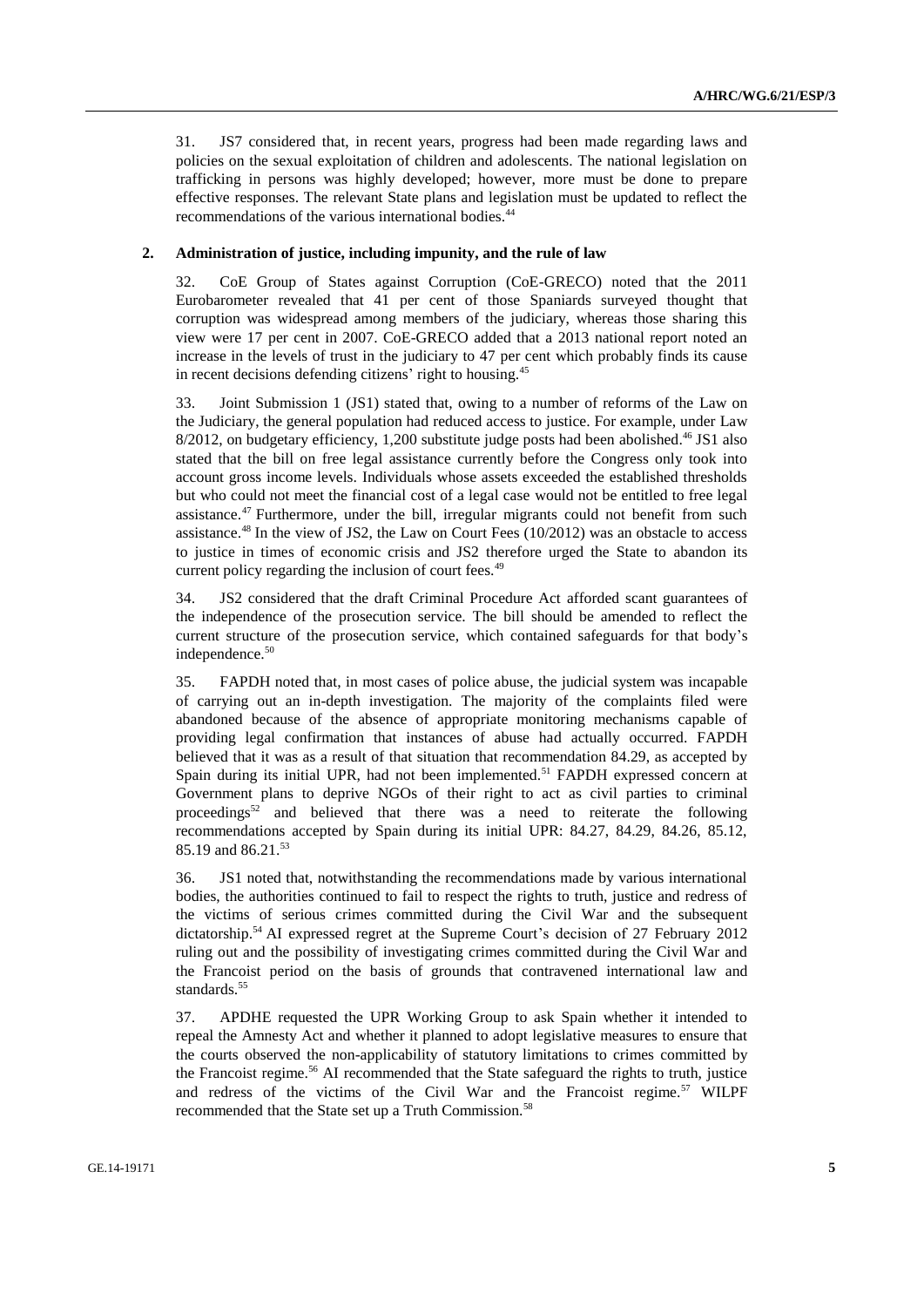38. The European Union Agency for Fundamental Rights (EU-FRA) noted that, between the 1940s and 1980s, stolen children were allegedly given up systematically for adoption at hospitals without their mothers' knowledge. It added that there was growing indication that the practice involved hundreds of children.<sup>59</sup> Todos los Niños Robados son También mis Niños (TNRTMN) pointed out that, between the 1940s and the 1980s, thousands of children had been abducted and had disappeared, as a part of Francoist repression.<sup>60</sup> By 1952, over 30,000 children had disappeared. Those events could be classified as crimes against humanity; however, in the eyes of the State, they were individual offences.<sup>61</sup>

39. In the view of TNRTMN, Spain had a duty to investigate all cases of enforced disappearance of babies, regardless of when they had been committed. Likewise, TNRTMN called upon the State to investigate and prosecute international crimes and cooperate with any requests it might receive from foreign courts that decide to investigate such offences.<sup>62</sup>

40. Colectivo de Victimas del Terrorismo (COVITE) considered that the members of terrorist organizations who had been released had neither cooperated with the judicial authorities nor asked their victims for forgiveness.<sup>63</sup> Fundación para la Libertad (FL) expressed regret that, with regard to almost half of the crimes committed by ETA, no culprit had been found or the statute of limitations had expired. FL recommended that the State introduce legislation to safeguard the non-applicability of statutory limitations to crimes against humanity and to ensure that crimes against humanity were prosecuted even when they had been committed by non-State bodies or terrorist groups.<sup>64</sup> COVITE recommended that the State carry out an official study into human rights violations committed by the ETA terrorist group and determine their number.<sup>65</sup>

## **3. Right to privacy, marriage and family life**

41. Fundación Triángulo (FT) considered that the Civil Registry Act contained provisions that were detrimental to the rights of members of the LGBTI community. In particular, FT referred to: the discrimination experienced by female partners of lesbian mothers in cases involving the establishment of maternity; the requirements governing sex changes in the civil registry; and the fact that persons born with an intersex condition continued to be classified as either "male" or "female" in the civil registry. FT recommended that the legislation on the civil registry be amended to reflect the equal status of heterosexual and same-sex marriages regarding the establishment of maternity; steps be taken to enable individuals to freely change their sex in the civil registry; and individuals not necessarily self-identifying as either male or female be allowed to register while in the process of developing their gender identity.<sup>66</sup>

# **4. Freedom of religion or belief, expression, association and peaceful assembly, and right to participate in public and political life**

42. ICAAD reported that, in some instances, local authorities, political parties and neighbourhood associations opposed the establishment of Muslim prayer rooms. Also, restrictions had been imposed with regard to wearing religious symbols, including in schools, which had a disproportionate impact on Muslim students.<sup>67</sup> The CoE Commission against Racism and Intolerance (CoE-ECRI) recommended the State to ensure that the right to worship is respected in practice by granting Muslim communities' requests to build an adequate number of mosques.<sup>68</sup>

43. The International Service for Human Rights (ISHR) recalled that during the first UPR of Spain, there were no recommendations regarding human rights defenders, freedom of expression or of peaceful assembly. However, the financial crisis had seen a 50 per cent increase in demonstrations compared to 2011. Human rights defenders had faced restrictions to their right to peaceful assembly, whilst a legislative proposal risked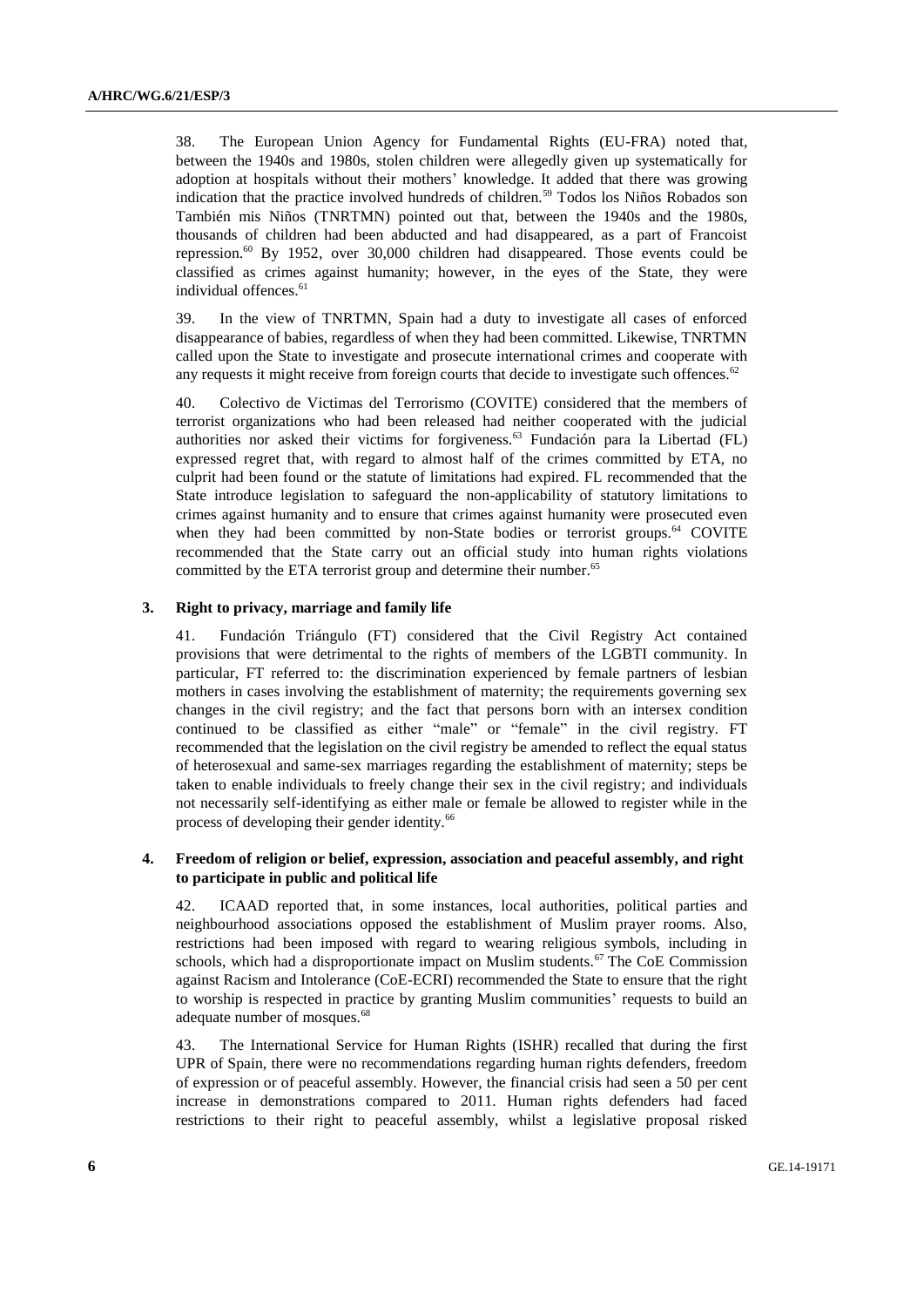restricting these fundamental rights further. Cases of human rights violations at times of public demonstrations had been reported, including excessive use of force by the police. Journalists had also been victims of beatings, insults and arrests by the police.<sup>69</sup> La Red de Medios Comunitarios (ReMC) stated that many photojournalists, contributors to publications and not-for-profit community broadcasters were finding it increasingly difficult to cover public demonstrations and gatherings owing to the policing methods employed.<sup>70</sup>

44. A number of organizations expressed concern at a bill on the reform of the Public Security Act adopted by the Council of Ministers in November 2013.<sup>71</sup> JS2 recommended that the State review the contents of the bill.<sup>72</sup>

45. The CoE-Commissioner urged the authorities to adopt clear regulations on the proportionate use of force by law enforcement agents in the context of demonstrations. Continuous training should be provided to law enforcement officers on the use of projectile-firing weapons in accordance with the 1990 UN Basic Principles on the Use of Force and Firearms by Law Enforcement Officials.<sup>73</sup> Also, the Commissioner was concerned at the frequent lack of identification of law enforcement officials, especially during demonstrations. The authorities were urged to ameliorate the identification system concerning members of law enforcement, especially anti-riot forces.<sup>74</sup>

46. ReMC stated that, under the General Audiovisual Communication Act of 2010, a time frame of one year had been established for the adoption of regulations on the provision of not for profit community-based media services. However, four years on, no such regulations had been introduced, leaving civil society organizations unable to obtain operating licences for community broadcasting operations.<sup>75</sup>

#### **5. Right to work and to just and favourable conditions of work**

47. Joint Submission 5 (JS5) stated that, between 2007 and 2013, the number of unemployed persons had increased by 13,000 per week. The long-term unemployed had made up 45 per cent of the 5.8 million persons out of work in early 2014. The number of persons registered as unemployed had exceeded 6.2 million in the first quarter of 2013, an all-time high. The most worrying employment trend was the increase in the number of poor-quality, temporary, part-time contracts.<sup>76</sup>

48. JS4 stated that, in 2013, the youth unemployment rate had stood at 55.6 per cent. Youth employment schemes had had little success. Young, inexperienced persons with a low level of qualifications and young migrants had the most difficulty finding work.<sup>77</sup> JS4 recommended that Spain step up its efforts to tackle youth unemployment<sup>78</sup> and more effectively combat discrimination against migrants in respect of working conditions and requirements governing access to employment.<sup>79</sup>

49. JS4 pointed out that, notwithstanding the Law on Gender Equality, most management posts were still occupied by men. JS4 recommended that the State take steps to ensure equal employment opportunities for women and men, in law and in practice.<sup>80</sup>

#### **6. Right to social security and to an adequate standard of living**

50. In the view of JS3, since the initial UPR of Spain, the situation regarding the exercise of economic, social and cultural rights had worsened owing to the crisis.<sup>81</sup>

51. JS5 stated that, in 2013, 28.2 per cent of the population had been at risk of poverty or social exclusion.<sup>82</sup> At least 3 million persons lived in severe poverty.<sup>83</sup> JS5 added that, with the introduction of the austerity policy, social protection measures that might have cushioned the impact of the crisis were lacking. The differential impact of poverty on men and women was well known.<sup>84</sup> JS5 recommended that the State both avoid strengthening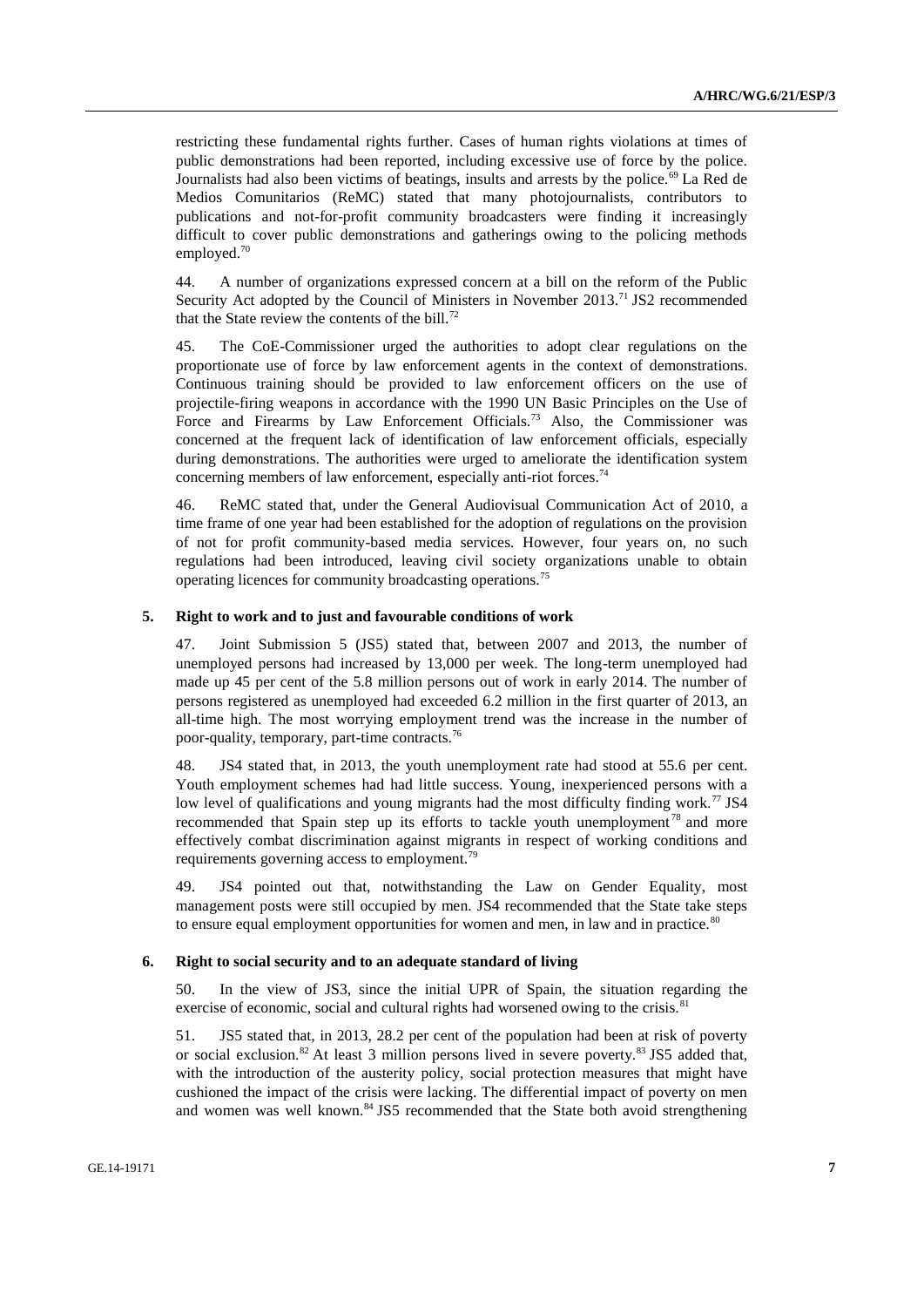any legislative measures or policies that might place persons in a situation of poverty and employment insecurity and launch a campaign against the stigmatization of poverty.<sup>85</sup>

52. JS3 reported that 7 million persons, 16 per cent of the population, suffered from malnutrition. The Federación de Bancos de Alimentos had provided food for 1.5 million persons in 2012, twice as many as in 2009. JS3 recommended that the State enshrine the right to adequate food in the Constitution and develop national legislation elaborating on the content of that right. 86

53. The CoE-Commissioner expressed concern over the fact that children had been disproportionately affected by budget cuts and shrinking family benefits. The CoE-Commissioner underlined the need for a systematic impact assessment of austerity measures on children and other vulnerable social groups, in cooperation with civil society.<sup>87</sup>

54. Joint Submission 6 (JS6) noted that during the years of the housing bubble (1997– 2007), access to financing was the main means for accessing to housing. With the outbreak of the crisis, many found it difficult to pay their mortgages. According to official statistics, between 2008 and 2013, 497,797 foreclosure proceedings were initiated and 309,460 evictions took place.<sup>88</sup>

55. JS6 added that people affected by mortgages had promoted institutional responses such as Royal Decree-Law 6/2012, promoting the enactment of housing debt payments, and Law 1/2013 on measures to protect mortgagees, debt restructuring and social rents. Both norms were a step forward but they established requirements that were difficult to fulfil.<sup>89</sup>

56. JS6 recommended the Government to implement measures to eliminate evictions for economic reasons, and ensure suitable alternatives in line with international norms; $90$  and develop policy to prevent the abandonment of property for speculative purposes and indiscriminate rent increases.<sup>91</sup>

### **7. Right to health**

57. JS3 stated that the 2012 reforms had departed from the universal model of free health care and that the budget cuts made in recent years (-6 per cent in 2012; -22 per cent in 2013) had pushed the health-care system to its limits in terms of quality.<sup>92</sup>

58. AI stated that, through Royal Decree-Law 16/2012 of September 2012, the Government had restricted the right of irregular migrants to health care, requiring them to pay for any such assistance. As a result of that reform, 873,000 persons had been left without health cards.<sup>93</sup> AI recommended that the State guarantee health care coverage for all persons residing in Spain, regardless of their administrative status. $94$  JS2 noted the need for a specific ruling from the Constitutional Court on the pending appeals for the annulment of Royal Decree-Law 16/2012.95

59. A number of organizations expressed concern at the bill restricting access to safe, legal abortion unveiled by the Government in late 2013.<sup>96</sup>

60. Joint Submission 8 (JS8) reported that 1,400 adolescents gave birth each year, 13,000 young women had abortions, 35.6 per cent of young people between the ages of 15 and 19 did not use contraception and 23.1 per cent of young people used some form of contraception, but not in the appropriate manner. $97$  In that context, JS8 believed that access to contraception was fundamental to the exercise of reproductive rights. Notwithstanding the fact that such access was guaranteed by law, it was limited owing to significant disparities in the coverage provided by the Autonomous Communities.<sup>98</sup>

61. JS8 added that the use of contraception was influenced by cultural factors and that 30 per cent of women of childbearing age did not use any form of contraception. Most abortions involved young women or immigrant women, the latter often being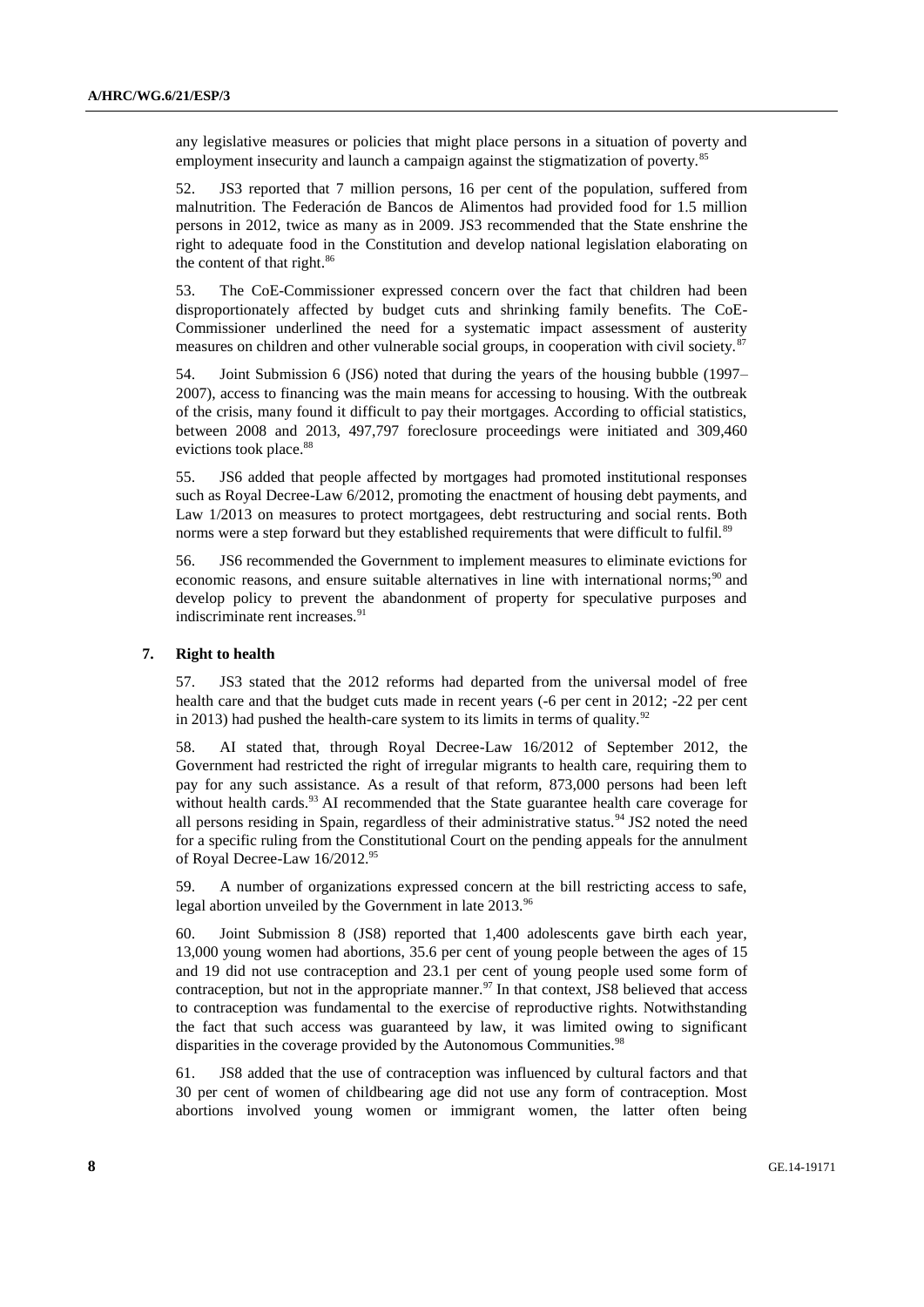undocumented, or women living in situations of poverty and unemployment. JS8 called upon the State to ensure that the entire population had access to contraception.<sup>99</sup>

62. FT stated that, as of July 2013, the Ministry of Health had denied persons unable to conceive owing to the lack of a male partner access to assisted reproductive techniques included in the basic portfolio of services. In the view of FT, that regulation constituted discrimination on the basis of sexual orientation and civil status.<sup>100</sup> FT recommended that the State reinstate the right of lesbians and single women to access assisted reproduction techniques offered by the national health system.<sup>101</sup>

63. Furthermore, FT reported that medical treatment related to transsexuality was not specifically covered in the basic portfolio of services of the social security system and recommended that it be included, given that complete coverage was offered only in a few Autonomous Communities. 102

#### **8. Right to education**

64. The CoE-Commissioner expressed concern about the substantial cuts inflicted on education budgets in the last years. The CoE-Commissioner called upon authorities to make sure that such developments do not affect equal access to quality education for all children.<sup>103</sup>

65. JS8 noted that sex-education classes were optional. <sup>104</sup> JS8 recommended that the State incorporate sex education into the school curriculum, from primary to baccalaureate level, and develop sex-education material with a broad focus.<sup>105</sup>

66. JS4 recognized that, at the time of its initial UPR, Spain had accepted the recommendations made on the right to education. However, there were a number of obstacles to the full enjoyment of that right. Education was the responsibility of the authorities of the various Autonomous Communities and there were, therefore, marked differences in the approach taken. JS4 recommended that the Government develop programmes to reduce the school dropout rate, allocating the funding necessary to ensure quality education.<sup>106</sup>

67. FL recommended that State curricula to promote the respect for human rights include content that focused on the value of peace, justice and ethnic and cultural diversity and that highlighted the serious human rights violations committed in the name of racist ideologies.<sup>107</sup>

68. Office international pour l'enseignement catholique (OIEC) indicated that the law required schools to accept students without discrimination. In reality, students with special needs, with certain disabilities or suffering exclusion faced difficulties to choose their schools.<sup>108</sup> The CoE-Commissioner was concerned about the potential impact of shrinking educational budgets on the inclusion of children with disabilities in mainstream education.<sup>109</sup>

69. CoE-ECRI recommended that the authorities reduce significantly the secondary school drop-out rates of Roma pupils through, inter alia, material incentives and a greater use of vocational options in school.<sup>110</sup> JS4 recommended that the State adopt laws safeguarding access to education for the most vulnerable groups in society, particularly child migrants and Gypsy children.<sup>111</sup>

70. CoE-ECRI also recommended that the positive contribution of the Roma people to Spanish history and culture become a compulsory part of the curriculum for all pupils.<sup>112</sup>

71. FT pointed out that transsexual minors were frequently prevented from openly displaying their gender identity in the education system, leading to a high rate of school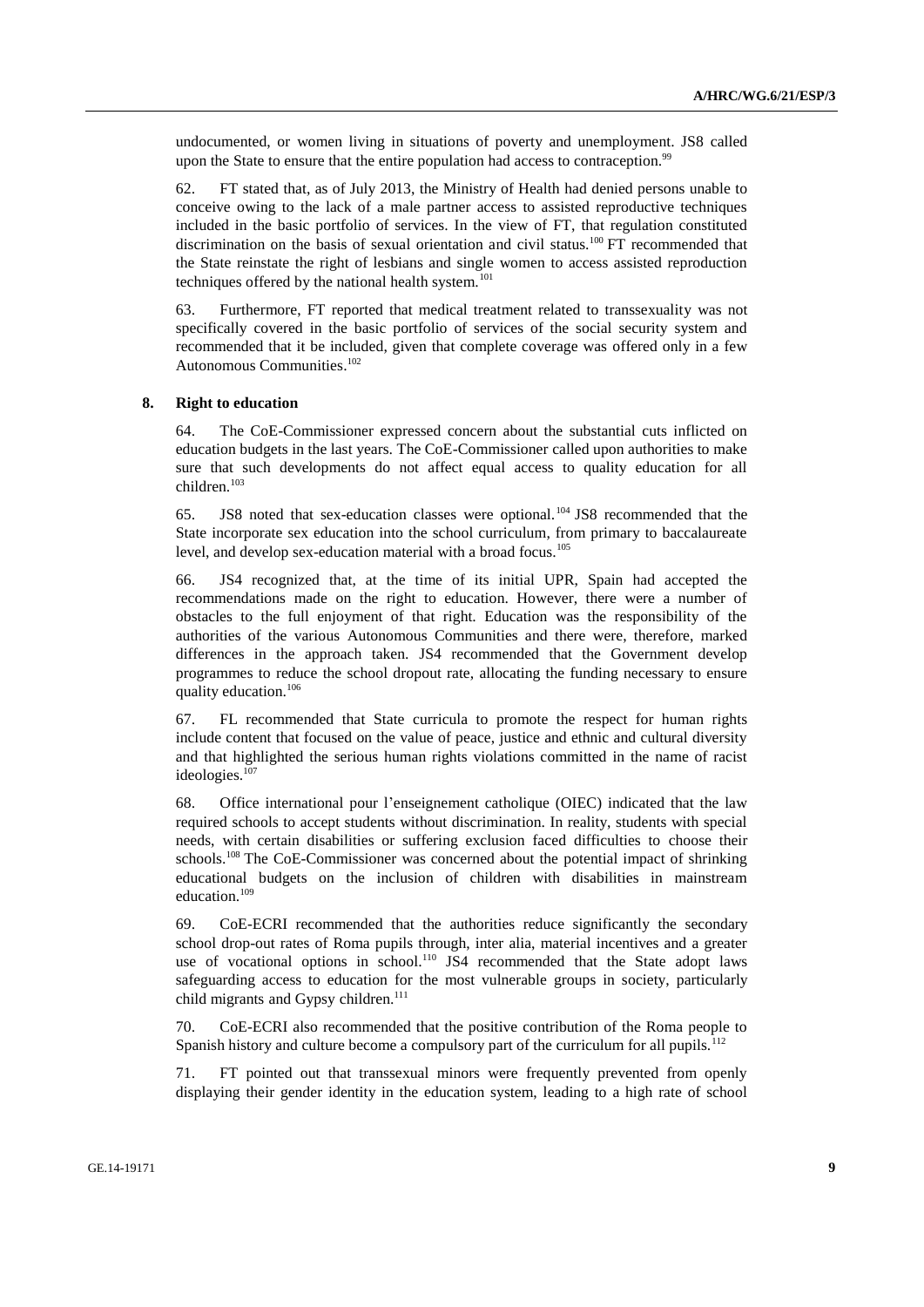dropout, suicide attempts and instances of minors running away from home and living on the fringe of society. $113$ 

# **9. Cultural rights**

72. The European Bureau for Lesser Used Languages (EBLUL) considered that discrimination against the autochthonous non Castilian languages was systemic within the State, and that this discrimination was institutionalised. Spanish authorities either encouraged or tolerated supremacist attitudes among civil servants and other officials.<sup>114</sup> EBLUL presented examples of linguistic discrimination regarding persons speaking Aragonese, Asturian, Basque, Catalan and Galizan.<sup>115</sup>

#### **10. Persons with disabilities**

73. The CoE-Commissioner welcomed improvements in the human rights policy and legal framework aimed at the 3.8 million persons with disabilities in Spain. However, budgetary cuts had a serious impact on the living conditions of these persons.<sup>116</sup>

74. The CoE-Commissioner called on Spain to promptly complete the process of reform of the legislation on the legal capacity of persons with intellectual and psycho-social disabilities and to ensure their full participation in the country's political and public life.<sup>117</sup>

#### **11. Minorities**

75. The OSCE Office for Democratic Institutions and Human Rights (OSCE/ODIHR) noted that Roma migrants had been particularly affected by the economic crisis.<sup>118</sup>

76. OSCE/ODIHR also indicated that Spain had achieved visible progress in addressing housing problems of Roma and Sinti communities. However, there were reports of forced evictions of Roma immigrants. OSCE/ODIHR added that forced evictions were a constant threat to Roma and often perpetuated their vulnerability and marginalization.<sup>119</sup>

# **12. Migrants, refugees and asylum seekers**

77. JS4 recognized that, at the time of its initial UPR, Spain had accepted recommendations on discrimination against migrants. However, discrimination continued to be widespread in the social and legal spheres, exacerbated by the economic crisis.<sup>120</sup> WILPF noted that laws and police procedures relating to migrants had been toughened.<sup>121</sup> JS4 recommended that the State continue with its efforts to safeguard the rights of migrants.<sup>122</sup>

78. JS3 noted that the Asylum Act (12/2009) had provided for a six-month time frame for the enactment of its regulations but no steps had yet been taken in that regard, creating legal insecurity regarding the processing of cases.<sup>123</sup>

79. A number of organizations expressed concern at the detention of foreign nationals in an irregular situation.<sup>124</sup> JS3 stated that many persons ended up in detention facilities because they were not legally resident in Spain, despite having spent many years in the country.<sup>125</sup> JS2 stated that foreign nationals held in detention facilities had reported that they had been subjected to harassment, ill-treatment and physical violence.<sup>126</sup> JS3 believed that the detention of foreign nationals was ineffective. For example, in 2013, 54 per cent of detainees in Barcelona had been released.<sup>127</sup> APDHE considered that detention should only be employed when no other less burdensome measures for ensuring expulsion, such as regular reporting in person to the authorities or the confiscation of passports, were available.<sup>128</sup>

80. JS3 drew attention to the situation in Ceuta and Melilla. The policy of closing the borders involved the systematic violation of human rights, and collective expulsions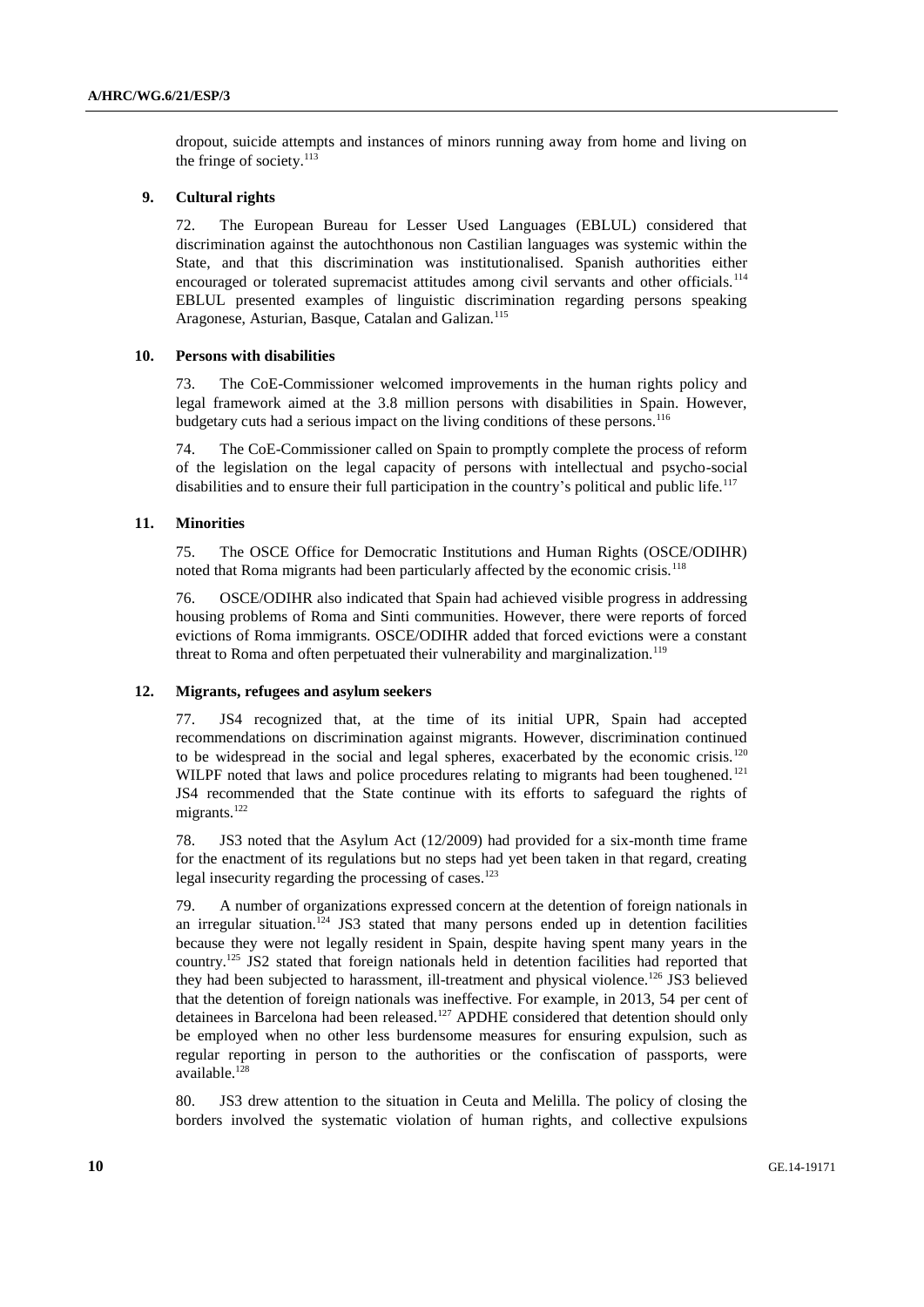violated the principle of non-refoulement.<sup>129</sup> HRW recalled that, during its previous UPR, Spain rejected the recommendation to review readmission agreements. Several human rights organizations had documented unlawful summary returns to a third country from Ceuta and Melilla that placed migrants at serious risk of abuse by the third country security forces.<sup>130</sup>

81. HRW recommended the Government to stop all summary and forcible returns to a third country from Ceuta and Melilla; and ensure diligent investigations of allegations of excessive use of force by its own forces.<sup>131</sup> CoE-CPT recommended the authorities to take the necessary steps to ensure that escort staff is properly trained and deportation operations carefully documented.<sup>132</sup>

82. JS7 observed that the repatriation of unaccompanied foreign minors contravened international law and that the principle of the best interests of the child was not being observed. JS7 considered that the legislation should be brought into line with the relevant international standards and recommended that the State adopt legislative measures strengthening the protection of unaccompanied foreign minors, given that they were at risk of becoming victims of trafficking in persons.<sup>133</sup>

### *Notes*

| The stakeholders listed below have contributed information for this summary; the full texts of all<br>original submissions are available at: www.ohchr.org. (One asterisk denotes a national human rights<br>institution with "A" status). |                         |                                                                                        |  |
|--------------------------------------------------------------------------------------------------------------------------------------------------------------------------------------------------------------------------------------------|-------------------------|----------------------------------------------------------------------------------------|--|
|                                                                                                                                                                                                                                            | Civil society:          |                                                                                        |  |
|                                                                                                                                                                                                                                            | Individual submissions: |                                                                                        |  |
|                                                                                                                                                                                                                                            | AI                      | Amnesty International, London (UK)                                                     |  |
|                                                                                                                                                                                                                                            | <b>APDHE</b>            | Asociación Pro Derechos Humanos de España, Madrid (Spain)                              |  |
|                                                                                                                                                                                                                                            | <b>COVITE</b>           | Colectivo de Víctimas del Terrorismo, San Sebastián (Spain)                            |  |
|                                                                                                                                                                                                                                            | <b>EBLUL</b>            | European Bureau for Lesser Used Languages, Carhaix (France)                            |  |
|                                                                                                                                                                                                                                            | <b>FADPDH</b>           | Fundación Acción Pro Derechos Humanos, Madrid (Spain)                                  |  |
|                                                                                                                                                                                                                                            | FL                      | Fundación para la Libertad, Bilbao (Spain)                                             |  |
|                                                                                                                                                                                                                                            | FT                      | Fundación Triángulo, Madrid (Spain)                                                    |  |
|                                                                                                                                                                                                                                            | <b>HRW</b>              | Human Rights Watch, Geneva (Switzerland), New York (USA)                               |  |
|                                                                                                                                                                                                                                            | <b>ICAAD</b>            | International Center for Advocates Against Discrimination, New York (USA)              |  |
|                                                                                                                                                                                                                                            | <b>ISHR</b>             | International Service for Human Rights, Geneva (Switzerland)                           |  |
|                                                                                                                                                                                                                                            | LC                      | La Comuna, Madrid (Spain)                                                              |  |
|                                                                                                                                                                                                                                            | <b>OIEC</b>             | Office International de l'Enseignement Catholique, Brussels (Belgium)                  |  |
|                                                                                                                                                                                                                                            | ReMC                    | Red de Medios Comunitarios, Madrid (Spain)                                             |  |
|                                                                                                                                                                                                                                            | <b>TNRTMN</b>           | Todos los niños robados son también mis niños, Madrid (Spain)                          |  |
|                                                                                                                                                                                                                                            | <b>WILPF</b>            | Women's International League for Peace and Freedom, Geneva (Switzerland).              |  |
|                                                                                                                                                                                                                                            | Joint submissions:      |                                                                                        |  |
|                                                                                                                                                                                                                                            | JS1                     | Rights International Spain (RIS) – Institut de Drets Humans de Catalunya (IDHC),       |  |
|                                                                                                                                                                                                                                            |                         | Barcelona (Spain)                                                                      |  |
|                                                                                                                                                                                                                                            | JS <sub>2</sub>         | FIBGAR – Fundación Internacional Baltasar Garzón; APAEM – Asociación                   |  |
|                                                                                                                                                                                                                                            |                         | Profesional de Abogados de Extranjería de Madrid; Women's Link WorlwideFundación,      |  |
|                                                                                                                                                                                                                                            |                         | Madrid (Spain)                                                                         |  |
|                                                                                                                                                                                                                                            | JS3                     | Institut de Drets Humans de Catalunya (IDHC) – Asociación Pro Derechos Humanos de      |  |
|                                                                                                                                                                                                                                            |                         | Andalucía (APDHA) – Comissió Catalana d'Ajuda al Refugiat (CCAR) – Educación por       |  |
|                                                                                                                                                                                                                                            |                         | la Acción Crítica – Entrepobles – Grupo de Investigación en Derechos Humanos y         |  |
|                                                                                                                                                                                                                                            |                         | Sostenibilidad de la Cátedra UNESCO de la Universidad Politécnica de Cataluña –        |  |
|                                                                                                                                                                                                                                            |                         | Observatori DESC – Rights International Spain (RIS) – SOS Racisme Catalunya,           |  |
|                                                                                                                                                                                                                                            |                         | Barcelona and Sevilla (Spain)                                                          |  |
|                                                                                                                                                                                                                                            | JS4                     | IIMA – Istituto Internazionale Maria Ausiliatrice, VIDES International - International |  |
|                                                                                                                                                                                                                                            |                         | Volunteerism Organization for Women, Education, Development, Veyrier (Switzerland)     |  |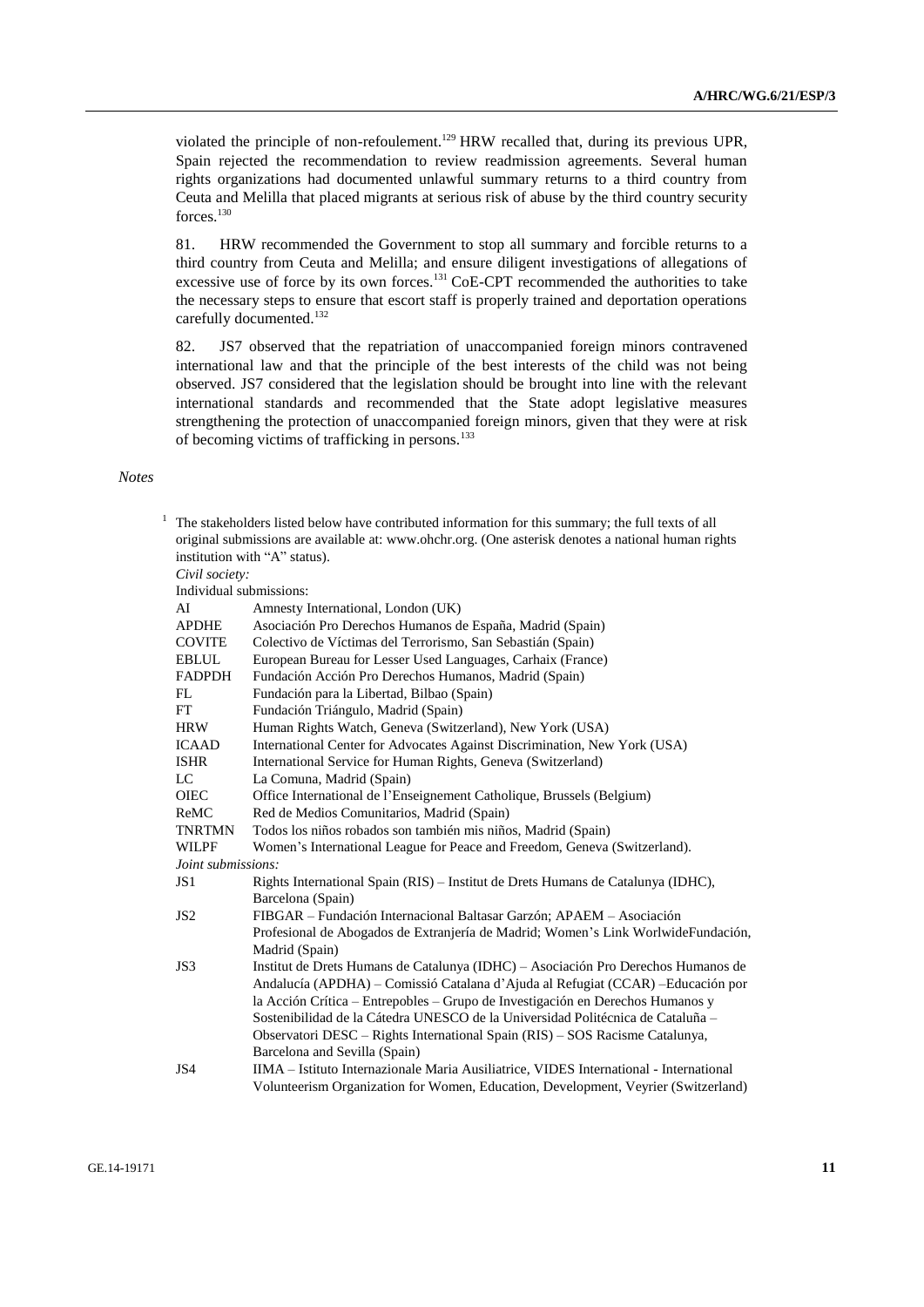|                                             | JS5                                                                                             | Educación para la Acción Crítica (EdPAC), Grupo de Investigación en Derechos                    |  |  |
|---------------------------------------------|-------------------------------------------------------------------------------------------------|-------------------------------------------------------------------------------------------------|--|--|
|                                             |                                                                                                 | Humanos y Sostenibilidad de la Cátedra UNESCO de Sostenibilidad, Observatori                    |  |  |
|                                             |                                                                                                 | DESC, Entrepobles, Espai Social i de Formació d'Arquitectura (ESFA), VSF Justicia               |  |  |
|                                             |                                                                                                 | Alimentaria Global, Aliança per la Sobirania Alimentària de Catalunya, Xarxa Consum             |  |  |
|                                             |                                                                                                 | Solidari y Associació Salut i Agroecologia (ASiA), Barcelona (Spain)                            |  |  |
|                                             | JS <sub>6</sub>                                                                                 | Habitat International Coalition and Observatori Drets Econòmics Socials i Culturals,            |  |  |
|                                             |                                                                                                 | Santiago (Chile) and Barcelona (Spain)                                                          |  |  |
|                                             | JS7                                                                                             | Federation of Associations for the Prevention of Child Maltreatment and ECPAT,                  |  |  |
|                                             |                                                                                                 | Madrid (Spain)                                                                                  |  |  |
|                                             | JS8                                                                                             | Federación de Planificación Familiar Estatal y la Iniciativa por los Derechos Sexuales          |  |  |
|                                             |                                                                                                 | Equipo de Trabajo en Sexualidades y Géneros, Buenos Aires (Argentina)                           |  |  |
|                                             |                                                                                                 | National human rights institution(s):                                                           |  |  |
|                                             | DP                                                                                              | Defensor del Pueblo*, Madrid (Spain)                                                            |  |  |
| Regional intergovernmental organization(s): |                                                                                                 |                                                                                                 |  |  |
|                                             | CoE                                                                                             | The Council of Europe, Strasbourg (France)                                                      |  |  |
|                                             |                                                                                                 | Attachments:                                                                                    |  |  |
|                                             |                                                                                                 | (CoE-Commissioner) Report by Nils Muižnieks, Commissioner for Human Rights of                   |  |  |
|                                             |                                                                                                 | the Council of Europe following his visit to Spain from 3 to 7 June 2013, Strasbourg,           |  |  |
|                                             |                                                                                                 | 9 October 2013, CommDH(2013)18                                                                  |  |  |
|                                             |                                                                                                 | (CoE-CPT) Report to the Spanish Government on the visit to Spain carried out by the             |  |  |
|                                             |                                                                                                 | European Committee for the Prevention of Torture and Inhuman or Degrading                       |  |  |
|                                             |                                                                                                 | Treatment or Punishment (CPT) from 31 May to 13 June 2011, CPT/Inf (2013) 6                     |  |  |
|                                             |                                                                                                 | (CoE-ECRI) European Commission against Racism and Intolerance report on Spain                   |  |  |
|                                             |                                                                                                 | (fourth monitoring cycle), adopted on 7 December 2010 and published on 8 February               |  |  |
|                                             |                                                                                                 | 2011, CRI (2011)4.                                                                              |  |  |
|                                             |                                                                                                 | (CoE-GRECO) Group of States against Corruption, Evaluation Report Spain, adopted                |  |  |
|                                             |                                                                                                 | by GRECO at its 62nd Plenary Meeting (Strasbourg, 2-6 December 2013) and                        |  |  |
|                                             |                                                                                                 | published on 15 January 2014, Greco Eval IV Rep (2013) 5E                                       |  |  |
|                                             | EU-FRA                                                                                          | European Union Agency for Fundamental Rights, Vienna (Austria)                                  |  |  |
|                                             |                                                                                                 | OSCE/ODIHR Office for Democratic Institutions and Human Rights of the Organisation for Security |  |  |
|                                             |                                                                                                 | and Co-operation in Europe, Warsaw, (Poland)                                                    |  |  |
|                                             | $2$ DP, para. 1.                                                                                |                                                                                                 |  |  |
|                                             | $3$ DP, para. 2.                                                                                |                                                                                                 |  |  |
| $\overline{\mathcal{L}}$                    | DP, para. 6.                                                                                    |                                                                                                 |  |  |
| 5                                           | DP, para. 4. See also WILPF, page 6.                                                            |                                                                                                 |  |  |
| 6<br>$7\phantom{.0}$                        | DP, para. 8.                                                                                    |                                                                                                 |  |  |
|                                             | DP, para. 40. For the full text of the recommendation see A/HRC/15/6, para. 86.20.              |                                                                                                 |  |  |
|                                             | <sup>8</sup> DP, para. 38.                                                                      |                                                                                                 |  |  |
| 10                                          | <sup>9</sup> DP, para. 37. For the full text of the recommendation see A/HRC/15/6, para. 86.20. |                                                                                                 |  |  |
| 11                                          | DP, para. 41.                                                                                   |                                                                                                 |  |  |
|                                             |                                                                                                 | DP, para. 22. For the full text of the recommendations see A/HRC/15/6, paras. 84.20 and 84.21.  |  |  |
| 13                                          |                                                                                                 | $12$ DP, para. 21. For the full text of the recommendation see A/HRC/15/6, para. 84.45.         |  |  |
| 14                                          |                                                                                                 | DP, para. 25. For the full text of the recommendation see A/HRC/15/6, para. 84.24.              |  |  |
| 15                                          |                                                                                                 | DP, para. 16. For the full text of the recommendation see A/HRC/15/6, para. 84.3.               |  |  |
| 16                                          | para. 20. For the full text of the recommendation see A/HRC/15/6, para. 86.25.                  |                                                                                                 |  |  |
| 17                                          | JS4, para. 15.                                                                                  |                                                                                                 |  |  |
| 18                                          | JS2, para. 5.                                                                                   |                                                                                                 |  |  |
| 19                                          |                                                                                                 | JS2, paras. 19, 19.1 and 19.2. See also, JS1, paras. 19–23 and WILPF, page 3.                   |  |  |
| 20                                          | AI, page 5. See also CoE-Commissioner, para. 133 and COVITE, para. 12.                          |                                                                                                 |  |  |
| 21                                          | LC, page 4.                                                                                     |                                                                                                 |  |  |
|                                             |                                                                                                 | APDHE, page 2. See also LC, page 4.                                                             |  |  |
| 23                                          | <sup>22</sup> HRW, page 5.                                                                      |                                                                                                 |  |  |
|                                             |                                                                                                 | AI, page 3. APDHE, page 1, HRW, pages 4-5, JS1, paras. 28-33, JS2, paras. 11-12, JS3, para. 57. |  |  |
| 24                                          | and WILPF, page 3.                                                                              |                                                                                                 |  |  |
| 25                                          |                                                                                                 | AI, pages 2 and 5. See also JS3, para. 56.                                                      |  |  |
|                                             | WILPF, page 5.                                                                                  |                                                                                                 |  |  |
|                                             |                                                                                                 |                                                                                                 |  |  |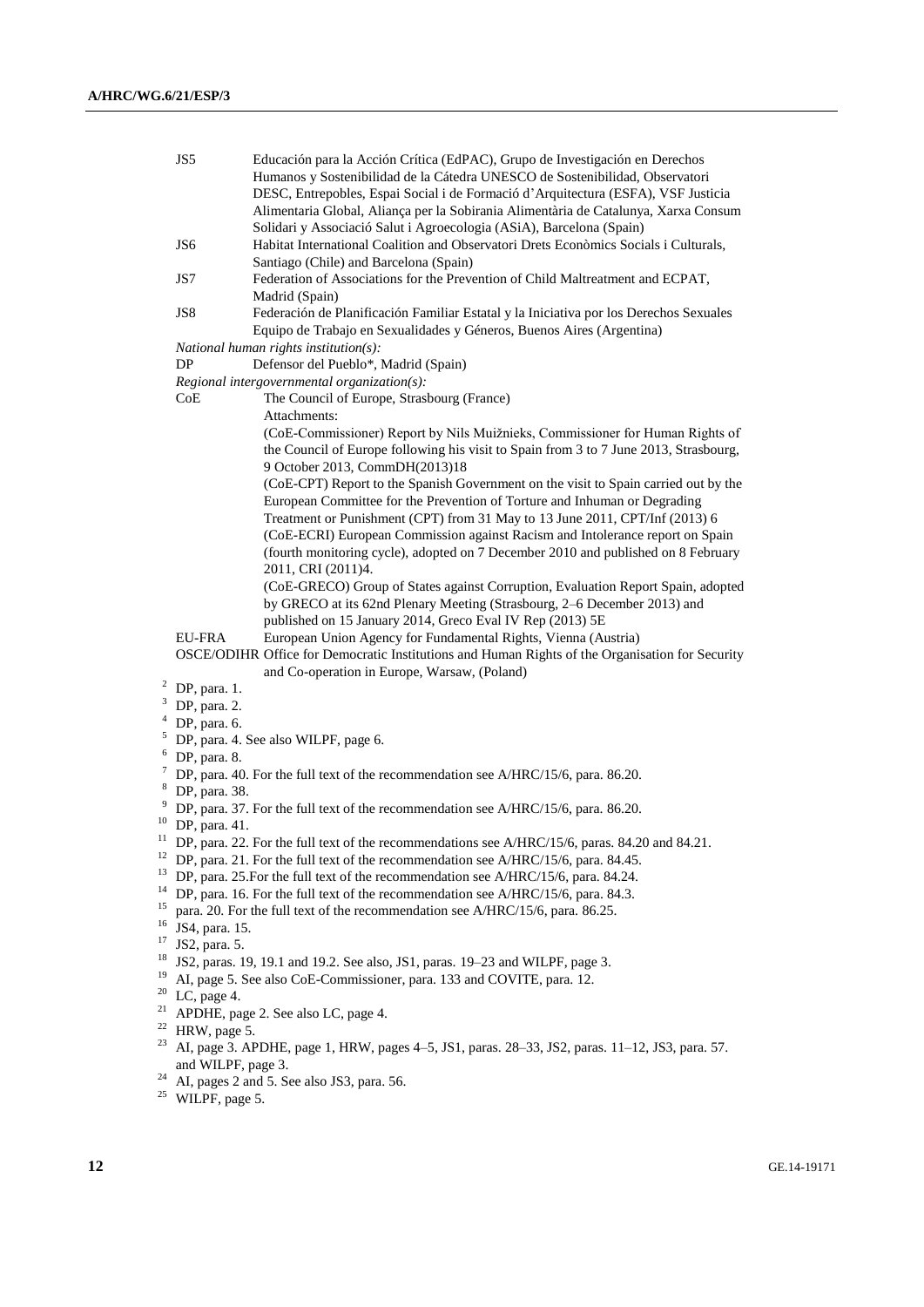- JS3, para. 59.
- JS4, paras. 7 and 10.
- JS7, page 10.
- JS4, para. 6. See also DP, para. 15.
- HRW, pages 3–4. See also AI, pages 2 and 5 and ICAAD, para. 41.
- HRW, page 5.
- CoE-Commissioner, page 3, para. 107 and para. 146.
- CoE-CPT (2013) 6 report, paras. 6–28.
- JS3, para. 37.
- AI, page 1, CoE-CPT (2013) 6 report, pages 6–7, FAPDH, para. 3, and ICAAD, paras. 38–42.
- FAPDH, para. 53.
- CoE-CPT (2013) 6 report, para. 46.
- JS3, para. 36.
- <sup>39</sup> ICAAD, para. 14. See also AI, page 5 and EU-FRA, page 3.
- CoE-Commissioner, para. 147.
- AI, page 1. See also DP, para. 32.
- ICAAD, para. 11. See also JS4, paras. 24–26.
- JS4, paras. 17–19.
- JS7, pages 1, 3 and 4. See also DP, para. 36 and ICAAD, paras. 3–6.
- CoE-GRECO (2013) 5E report, para. 15. See also EU-FRA, page 3.
- JS1, para. 27.
- JS1, para. 6.
- JS1, para. 8.
- JS2, paras. 7–10. See also DP, para. 2, JS1, paras. 3–4 and WILPF, page 2.
- JS2, paras. 28–29.
- <sup>51</sup> FAPDH, paras. 17, 37 and 39. For the full text of the recommendation see A/HRC/15/6, para. 84.29.
- FAPDH, para. 48.
- FAPDH, paras 62–67. For the full text of the recommendation see A/HRC/15/6, paras. 84.27, 84.29, 84.26, 85.12, 85.19, y 86.21.
- JS1, paras. 36–37.
- AI, page 4. See also LC, pages 1–3.
- APDHE, page 3.
- AI, page 5.
- WILPF, page 5.
- EU-FRA, pages 18–19.
- TNRTMN, page 1.
- TNRTMN, pages 3–4. See also EU-FRA, pages 18–19.
- TNRTMN, page 5.
- COVITE, para. 10.
- FL, para. 10. See also COVITE, para. 15.
- COVITE, para. 18.
- FT, pages 3–5.
- ICAAD, paras. 12-13.
- CoE-ECRI report 2011, para. 133. See also ICAAD, para. 17.
- ISHR, page 1. See also AI, page 4, CoE-Commissioner, para. 115–127 and ReMC, page 1.
- ReMC, page 2.
- JS1, para. 24. See also CoE-Commissioner, para. 130, HRW, page 2, ISHR, page 2, JS2, paras. 21–23 and JS3, paras. 34–35.
- JS2, para. 24. See also HRW, page 5.
- CoE-Commissioner, para. 148.
- CoE-Commissioner, page 3.
- ReMC, pages 2–3.
- JS5, para. 15.
- JS4, paras. 29–31. See also ICAAD, para. 27.
- JS4, para. 32.
- JS4, para. 15.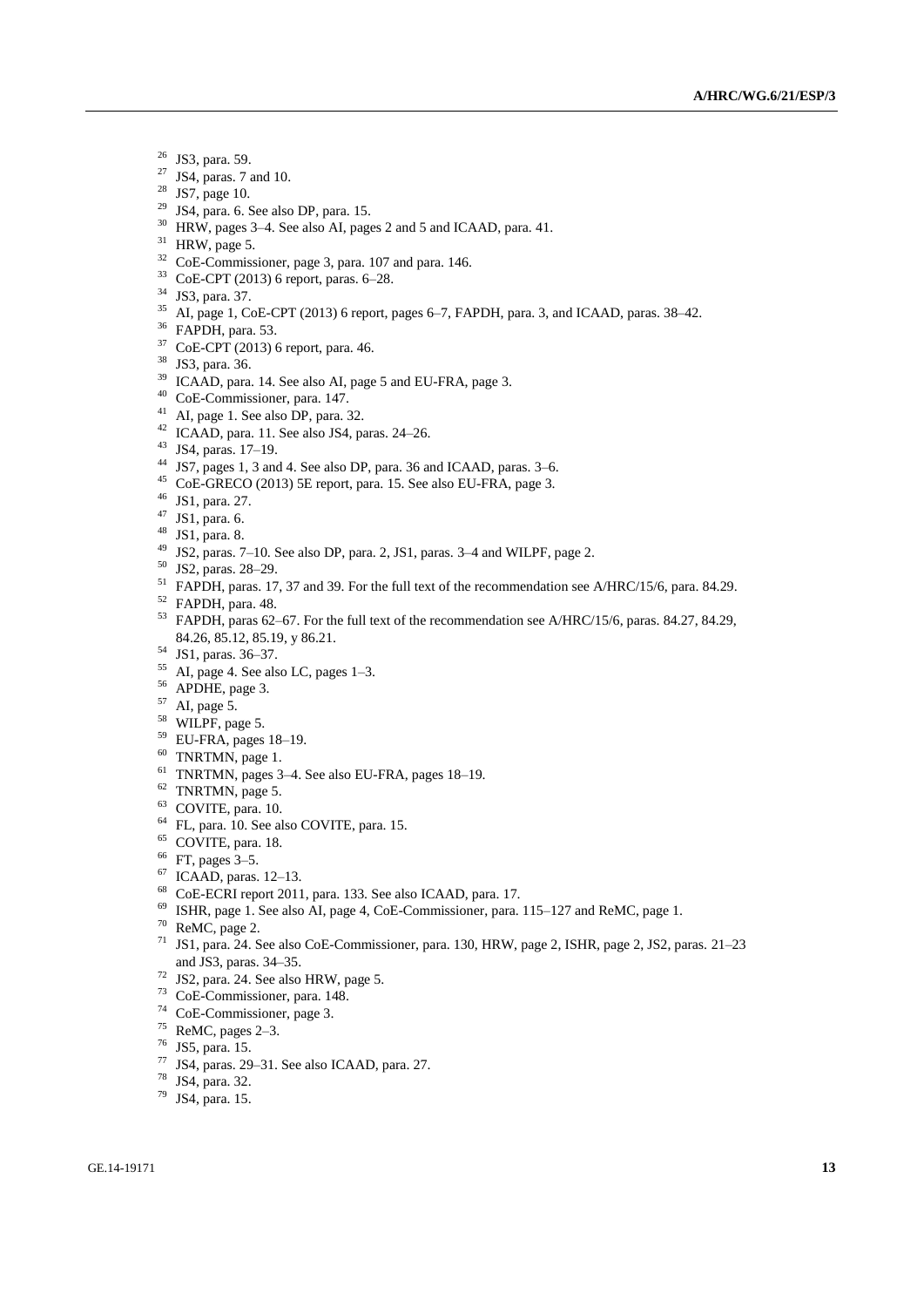- $^{80}$  JS4, paras. 27 and 28 (e).<br> $^{81}$  JS3, paras. 1.2. See also
- <sup>81</sup> JS3, paras. 1–2. See also JS4, para. 10 and WILPF, page 5.
- <sup>82</sup> JS5, para. 18.
- <sup>83</sup> JS5, para. 25.
- <sup>84</sup> JS5, para. 48.
- <sup>85</sup> JS5, paras. 52 and 56.
- <sup>86</sup> JS3, paras. 22, 24 and 32. See also JS5, paras. 50 and 54.
- <sup>87</sup> CoE-Commissioner, page 2.
- <sup>88</sup> JS6, paras. 6–8.
- <sup>89</sup> JS6, para. 20.
- <sup>90</sup> JS6, para. 24. See also HRW, page 3 and 5 and JS3, para. 19.
- <sup>91</sup> JS6, para. 27.
- <sup>92</sup> JS3, para. 6.
- <sup>93</sup> AI, page 3. See also EU-FRA, page 10, ICAAD, para. 26, JS2, paras. 63–66, JS3, para. 7 and JS8, para. 24.
- $^{94}$  AI, page 5.
- <sup>95</sup> JS2, para. 66.
- <sup>96</sup> AI, pages 3–5, JS1, paras. 14–16, HRW, pages 1–2 and 5, ICAAD, paras. 4 and 9, JS2, paras. 32–48 and WILPF, pages 3–4.
- <sup>97</sup> JS8, para. 1.
- <sup>98</sup> JS8, paras. 13–21.
- <sup>99</sup> JS8, paras. 25, 26 and 29.
- <sup>100</sup> FT, page 1.
- <sup>101</sup> FT, page 2.
- $102$  FT, pages 3–4.
- <sup>103</sup> CoE-Commissioner, page 2.
- <sup>104</sup> JS8, paras. 3–4.
- <sup>105</sup> JS8, paras. 8–9.
- <sup>106</sup> JS4, paras. 11, 13 and 15.
- $^{107}$  FL, para. 13.
- <sup>108</sup> OIEC, paras. 8–10.
- <sup>109</sup> CoE-Commissioner, page 2.
- <sup>110</sup> CoE-ECRI report 2011, para. 69.
- <sup>111</sup> JS4, para. 15.
- <sup>112</sup> CoE-ECRI report 2011, para. 72.
- <sup>113</sup> FT, page 4.
- <sup>114</sup> EBLUL, page 5.
- <sup>115</sup> EBLUL, pages 1–4.
- <sup>116</sup> CoE-Commissioner, page 2.
- <sup>117</sup> CoE-Commissioner, page 2.
- <sup>118</sup> OSCE/ODIHR, page 4.
- <sup>119</sup> OSCE/ODIHR, page 4.
- <sup>120</sup> JS4, paras. 20–21.
- $121$  WILPF, page 1.
- <sup>122</sup> JS4, para. 15.
- <sup>123</sup> JS3, para. 48.
- <sup>124</sup> AI, page 5, APDHE, pages 4–5, HRW, pages 1 and 4, ICAAD, paras. 18 and 25, JS2, paras. 49–62, JS3, paras. 38–50, WILPF, page 1.
- <sup>125</sup> JS3, para. 43.
- <sup>126</sup> JS2, para. 62.
- <sup>127</sup> JS3, para. 43.
- $128$  APDHE, page 5.
- $129$  JS3, paras. 44 and 50. See also AI, page 5.
- <sup>130</sup> HRW, page 1 and 4. See also EU-FRA, page 3 and WILPF, page 1.
- <sup>131</sup> HRW, page 4. See also CoE-CPT (2013) 6 report, page 7 and WILPF, page 1.
- $132$  CoE-CPT (2013) 6 report, page 8.